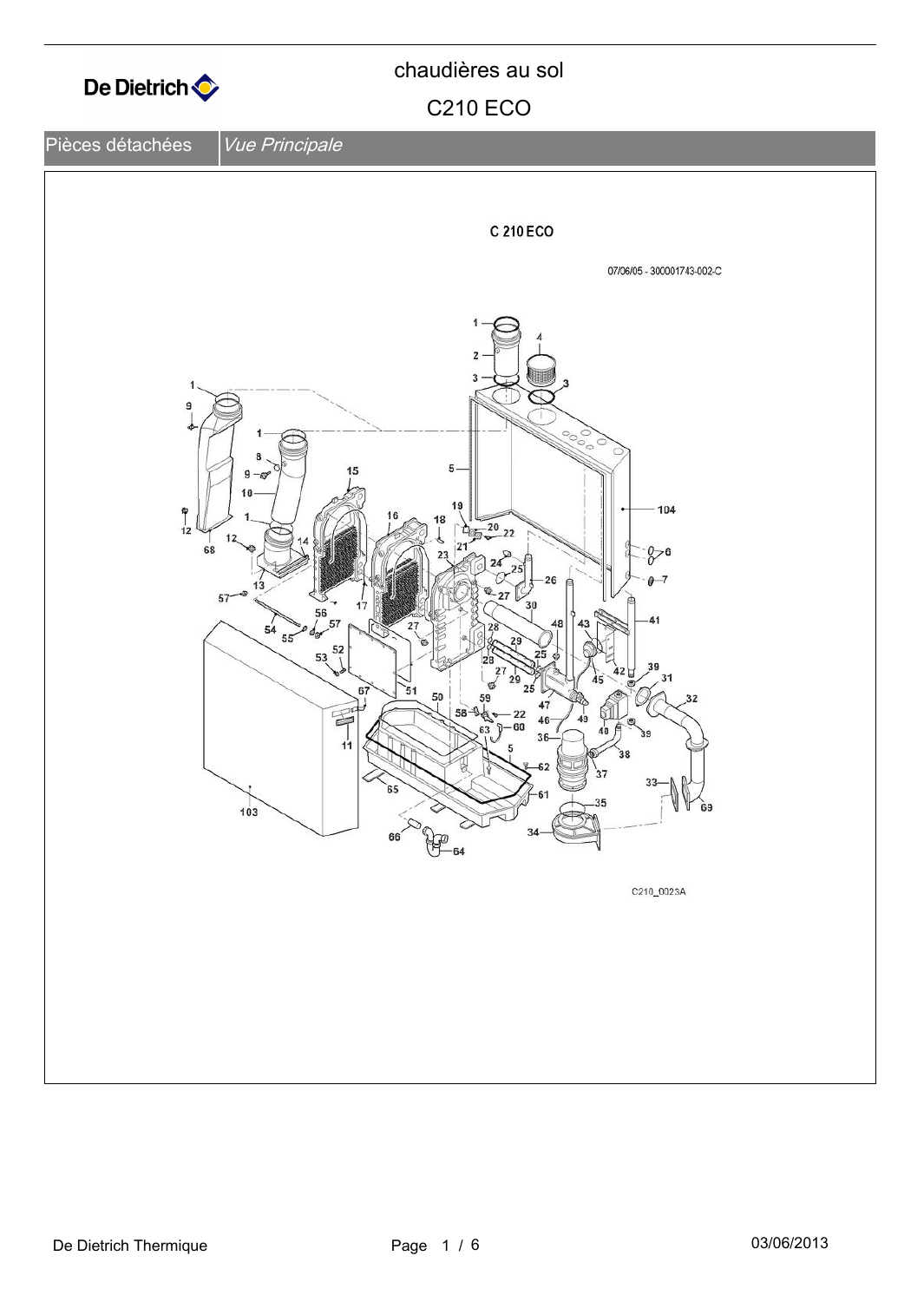

| Réf.           | Référence | Description                             | Qté          | <b>Tarif</b>   | <b>Remarques</b> |
|----------------|-----------|-----------------------------------------|--------------|----------------|------------------|
| ?              | RE58286   | COUTEAU DE NETTOYAGE LG.460 mm.         | 1            | 13,50 €        |                  |
| $\ddot{?}$     | 55128     | JOINT TORIQUE 72-62 X 3.53              | $\mathbf{1}$ | 7,40 €         |                  |
| ?              | 57340     | PASSE TUBE 241 - 11/2 X 11/4            | $\mathbf{1}$ | 7,10 €         |                  |
| $\overline{?}$ | S50422    | FILTRE ANTIPARASITE NFB 110RS           | $\mathbf{1}$ | 71,20 €        |                  |
| ?              | 57614     | <b>TUYAU ALIMENTATION</b>               | $\mathbf{1}$ | 49,00 €        |                  |
| $\overline{?}$ | S55190    | PLATINE DETECTION DEFAUT                | $\mathbf{1}$ | 117,00 €       |                  |
| ?              | 49510     | <b>CLE TORX</b>                         | 1            | Nous consulter |                  |
| $\overline{?}$ | S55561    | <b>KIT ENTRETIEN</b>                    | $\mathbf{1}$ | 77,00 €        |                  |
| ?              | S59213    | <b>CONNECTEUR EURO</b>                  | $\mathbf{1}$ | 5,55 €         |                  |
| ?              | S58116    | <b>CARTE SMI CABLEE</b>                 | $\mathbf{1}$ | 127,00 €       |                  |
| 1              | 57307     | OELFLEXLEITUNG 7 X 0.75 SIEHE 56511     | $\mathbf{1}$ | 10,20 €        |                  |
| $\overline{2}$ | 57306     | TUYAU RAC.+ PRISE PRESSION 0150 6ELTS   | $\mathbf{1}$ | 64,20€         |                  |
| $\overline{2}$ | 53561     | TUYAU RACCORD + PRISE PRES DN150-80/160 | $\mathbf{1}$ | 68,30 €        |                  |
| 3              | 53562     | <b>JOINT TORIQUE 0150</b>               | $\mathbf{1}$ | 13,30 €        |                  |
| 4              | 55210     | <b>GRILLE ENTREE AIR</b>                | 1            | 67,20€         |                  |
| 5              | 49826     | PROFIL ETANCHEITE HABILLAGE             | $\mathbf{1}$ | 7,40 €         |                  |
| 6              | 44091     | PASSE-FIL O60 R0X2.5                    | $\mathbf{1}$ | 7,50 €         |                  |
| $\overline{7}$ | 55125     | PASSE-TUBE O 60 31/42 EP.1MM            | $\mathbf{1}$ | $3,70 \in$     |                  |
| 8              | 49298     | JOINT DE PASSAGE POUR SONDE DE FUMEE    | 1            | 5,85€          |                  |
| 9              | S49297    | SONDE FUMEE NTC                         | $\mathbf{1}$ | 37,90 €        |                  |
| 10             | S59680    | TUBE RACCORD FUMEE PPS D.80 - 3EL       | 1            | 110,00 €       |                  |
| 10             | S59681    | TUBE RACCORD.FUMEE PPS D.100 - 4EL      | $\mathbf{1}$ | 110,00 €       |                  |
| 10             | S59452    | TUBE RACCORD FUMEE PPS D.150 - 5EL      | $\mathbf{1}$ | 118,00 €       |                  |
| 11             | 41755     | <b>POIGNEE</b>                          | $\mathbf{1}$ | 16,00 €        |                  |
| 12             | 57308     | BOUCHON PRESSE-ETOUPE O 60 MM ALU       | $\mathbf{1}$ | 35,40 €        |                  |
| 13             | 52899     | PLAQUE BAC CONDENSATS - 3EL             | $\mathbf{1}$ | Nous consulter |                  |
| 13             | 52901     | PLAQUE BAC CONDENSATS - 5EL             | $\mathbf{1}$ | 171,00 €       |                  |
| 13             | 52900     | PLAQUE BAC CONDENSATS - 4EL             | $\mathbf{1}$ | 157,00 €       |                  |
| 14             | 53822     | FIXATION POUR PLAQUE BAC CONDENSATS     | $\mathbf{1}$ | 15,20 €        |                  |
| 15             | S52481    | ELEMENT LATERAL GAUCHE                  | $\mathbf{1}$ | 1620,00 €      |                  |
| 16             | S52482    | ELEMENT INTERMEDIAIRE                   | 1            | 1127,00 €      |                  |
| 17             | 35208     | MASTIC 300CC                            | $\mathbf{1}$ | 37,90 €        |                  |
| 18             | 53532     | <b>EMBOUT</b>                           | 1            | $0,62 \in$     |                  |
| 19             | 35458     | <b>JOINT VERRE REGARD</b>               | $\mathbf{1}$ | 19,30 €        |                  |
| 20             | S45004    | VOYANT DE FLAMME D.32X32X3 AVEC JOINT   | 1            | 24,10 €        |                  |
| 21             | 54822     | <b>BRIDE REGARD</b>                     | $\mathbf{1}$ | 1,30€          |                  |
| 22             | 25265     | VIS CBLZ M4X8 DIN7985                   | 1            | 0,47€          |                  |
| 23             | S52480    | ELEMENT LATERAL DROIT                   | $\mathbf{1}$ | 1644,00 €      |                  |
| 24             | 41601     | PURGEUR DAIR 1/8"                       | 1            | $6,60 \in$     |                  |
| 25             | 53533     | JOINT TORIQUE 50,17 X 5.33              | $\mathbf{1}$ | 7,40€          |                  |
| 26             | 53550     | PANNEAU ARRIERE RKNE-PE 10              | 1            | Nous consulter |                  |
| 27             | S44698    | SONDE TEMPERATURE ELMWOOD NTC           | $\mathbf{1}$ | 42,30 €        |                  |
| 28             | 53548     | JOINT TORIQUE 37,69 X 3,53              | 1            | 7,40 €         |                  |
| 29             | 55888     | INJ.DUESE 1,0 1512011019/007-           | $\mathbf{1}$ | 67,00 €        |                  |
| 29             | 55889     | ZUENDBRDUESE-STADT0,6 1512011019/008/   | 1            | 72,00 €        |                  |
| 29             | 55890     | TUBE DE RETOUR INJECTEUR 5 ELTS         | $\mathbf{1}$ | 77,70 €        |                  |
| 29             | 57186     | <b>DICHTUNGSKITT</b>                    | 1            | 86,90 €        |                  |
| 30             | S53553    | <b>BRULEUR - 3EL</b>                    | $\mathbf{1}$ | 510,00 €       |                  |
| 30             | S53554    | BRULEUR - 4EL                           | $\mathbf{1}$ | 621,00€        |                  |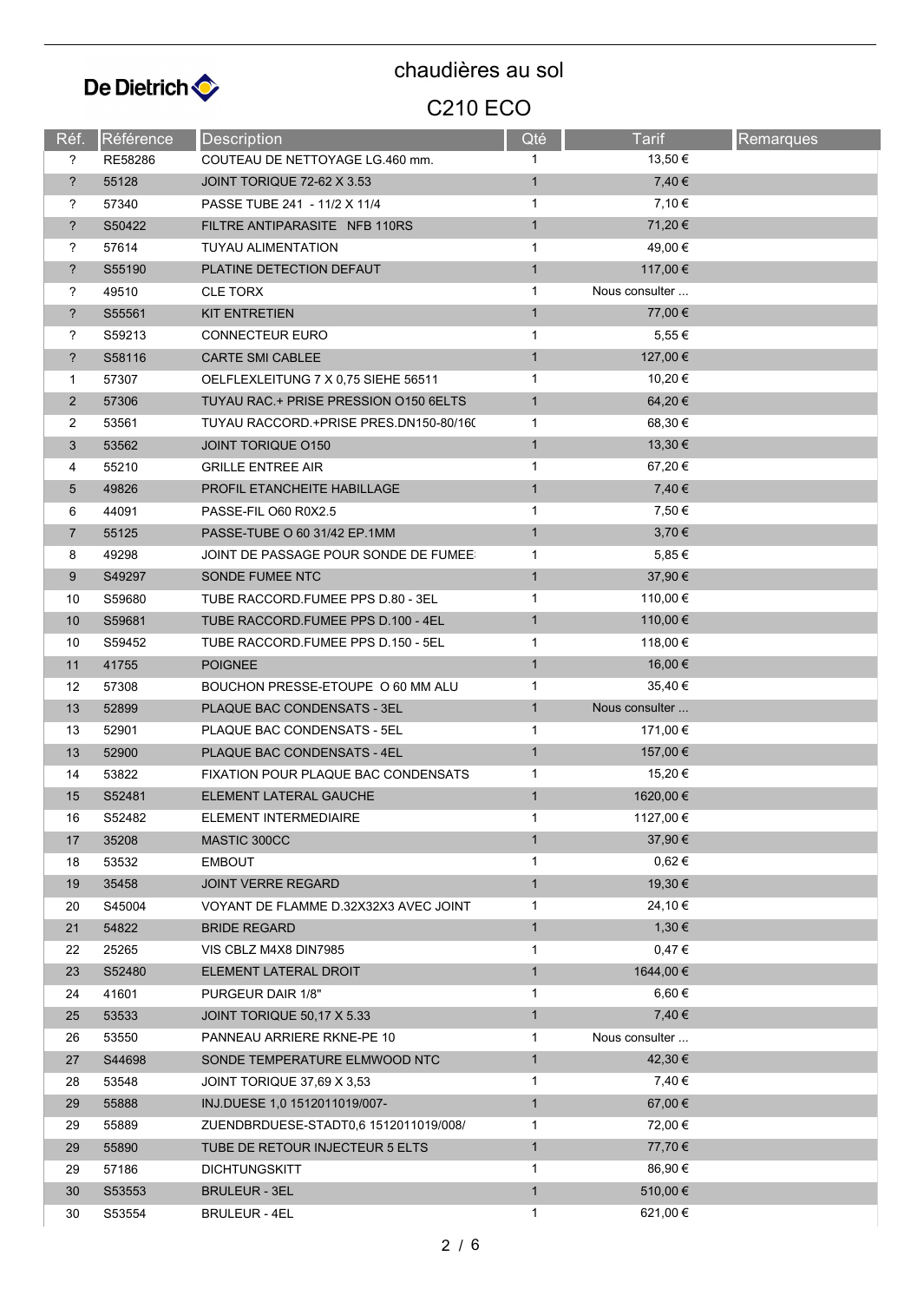

| 30 | S53555   | <b>BRULEUR - 5EL</b>                    | $\mathbf{1}$ | 673,00 €       |  |
|----|----------|-----------------------------------------|--------------|----------------|--|
| 30 | S57988   | <b>BRULEUR - 6EL</b>                    | $\mathbf{1}$ | 795,00 €       |  |
| 31 | 53552    | <b>JOINT BRULEUR</b>                    | $\mathbf{1}$ | 20,20€         |  |
| 32 | 56921    | TUBE PREMELANGE HORIZONTAL 6 ELTS       | $\mathbf{1}$ | 303,00 €       |  |
| 32 | 55122    | TUBE PREMELANGE HORIZONTAL 3 ELTS       | $\mathbf{1}$ | 235,00 €       |  |
| 32 | 55124    | TUBE PREMELANGE HORIZONTAL 4-5 ELTS     | $\mathbf{1}$ | 292,00 €       |  |
| 33 | 51518    | <b>JOINT VENTILATEUR</b>                | 1            | 13,80 €        |  |
| 34 | S53556   | <b>VENTILATEUR EBM G1G170</b>           | $\mathbf{1}$ | 1012,00 €      |  |
| 35 | 51809    | PUMP.MINIM.THERMOSTAT 55 420105 (ERS.DI | $\mathbf{1}$ | 11,60 €        |  |
| 36 | S53567   | SYSTEME MELANGE INTEG.120 A 200KW       | 1            | 1129,00 €      |  |
| 36 | S53566   | SYSTEME MELANGE INTEGRE 80KW            | $\mathbf{1}$ | 1064,00 €      |  |
| 37 | 46046    | JOINT PLAT 44X33X2                      | $\mathbf{1}$ | 7,40 €         |  |
| 38 | 58088    | TUBE VANNE GAZ 1" (4-5-6 ELTS)          | $\mathbf{1}$ | 34,50 €        |  |
| 38 | 56036    | TUBE VANNE GAZ 3/4 " (3 ELTS)           | 1            | 35,10 €        |  |
| 39 | 55168    | <b>ECROU N310 3/4</b>                   | $\mathbf{1}$ | 2,70 €         |  |
| 40 | S53571   | VANNE GAZ VR 8615VB1002 80KW            | 1            | 317,00 €       |  |
| 40 | S62928   | VANNE GAZ CG20 R03GH5CF1Z               | $\mathbf{1}$ | 813,00 €       |  |
| 41 | 54022    | TUBE ARRIVEE GAZ 1 1/4-3/4              | 1            | 117,00 €       |  |
| 42 | 55698    | SUPPORT PRESSOSTAT AIR                  | $\mathbf{1}$ | 26,30 €        |  |
| 43 | 53931    | CLIP DE MAINTIEN PRESSOSTAT AIR         | $\mathbf{1}$ | 5,85€          |  |
| 45 | S53568   | PRESSOSTAT AIR 605.99524                | $\mathbf{1}$ | 81,60 €        |  |
| 45 | S62275   | PRESSOSTAT AIR - 6 EL - TYPE 604.99439  | $\mathbf{1}$ | 108,00 €       |  |
| 45 | S45968   | PRESSOSTAT AIR 605.99047                | $\mathbf{1}$ | 107,00 €       |  |
| 46 | 46685    | TUBE SOUPLE LEGRIS DIAM.8               | 1            | 17,40 €        |  |
| 47 | 55116    | <b>COLLECTEUR RETOUR</b>                | $\mathbf{1}$ | Nous consulter |  |
| 48 | 94950077 | BOUCHON N290 3/8"                       | $\mathbf{1}$ | 1,30 €         |  |
| 49 | 55703    | ROBINET 1/2"                            | $\mathbf{1}$ | 23,30 €        |  |
| 50 | 30629    | CORDON SILICONE O 7MM                   | $\mathbf{1}$ | 19,00 €        |  |
| 51 | 53542    | TRAPPE DE VISITE 4 ELTS                 | $\mathbf{1}$ | 44,80 €        |  |
| 51 | 53543    | TRAPPE DE VISITE 5 ELTS                 | $\mathbf{1}$ | 56,60 €        |  |
| 51 | 57185    | <b>TRAPPE DE VISITE 6 ELTS</b>          |              |                |  |
|    |          |                                         | 1            | 72,00 €        |  |
| 51 | 53541    | TRAPPE DE VISITE 3 ELTS                 | 1            | 34,50€         |  |
| 52 | 53544    | GOUJON M8-20                            | $\mathbf{1}$ | $0,72 \in$     |  |
| 53 | 55558    | ECROU ZK M8                             | 1            | 1,40 €         |  |
| 54 | 57275    | TIGE FILETEE M8 KIT POUR 6 EL           | $\mathbf{1}$ | 67,70 €        |  |
| 54 | 42682    | TIGE ASSEMBLAGE M8 x 206                | 1            | 3,10€          |  |
| 54 | 15558    | TIGE ASSEMBLAGE M 8 x 452               | $\mathbf{1}$ | $3,40 \in$     |  |
| 55 | 24146    | RONDELLE O 8,4 MM                       | 1            | 0,47€          |  |
| 56 | 41669    | ROND ELASTIQUE 20 X 8.2 X 1.0           | $\mathbf{1}$ | $0,98 \in$     |  |
| 57 | 44483    | ECROU A EMBASE H M8                     | 1            | $0,62 \in$     |  |
| 58 | 53489    | <b>JOINT ELECTRODE DALLUMAGE</b>        | $\mathbf{1}$ | 7,40 €         |  |
| 59 | S53564   | ELECTRODE ALLUMAGE + IONISATION         | 1            | 23,30 €        |  |
| 60 | S56002   | CABLE D'ALLUMAGE C210 / GSR210          | $\mathbf{1}$ | 67,00 €        |  |
| 61 | 53490    | BAC RECUPERATEUR DE CONDENSATS          | 1            | 173,00 €       |  |
| 62 | 15524    | VIS H M8X16 8.8 ZN                      | $\mathbf{1}$ | 0,47€          |  |
| 63 | 51174    | VIS H M8X70 8.8 ZN                      | 1            | 0,98€          |  |
| 64 | 53559    | SIPHON REF.P R032                       | $\mathbf{1}$ | 27,90 €        |  |
| 65 | 55136    | BANDE DE MONTAGE SOUS PIEDS             | $\mathbf{1}$ | 4,55 €         |  |
| 66 | 27108    | TUBE PVC O 32 LG.120MM                  | $\mathbf{1}$ | 11,10 €        |  |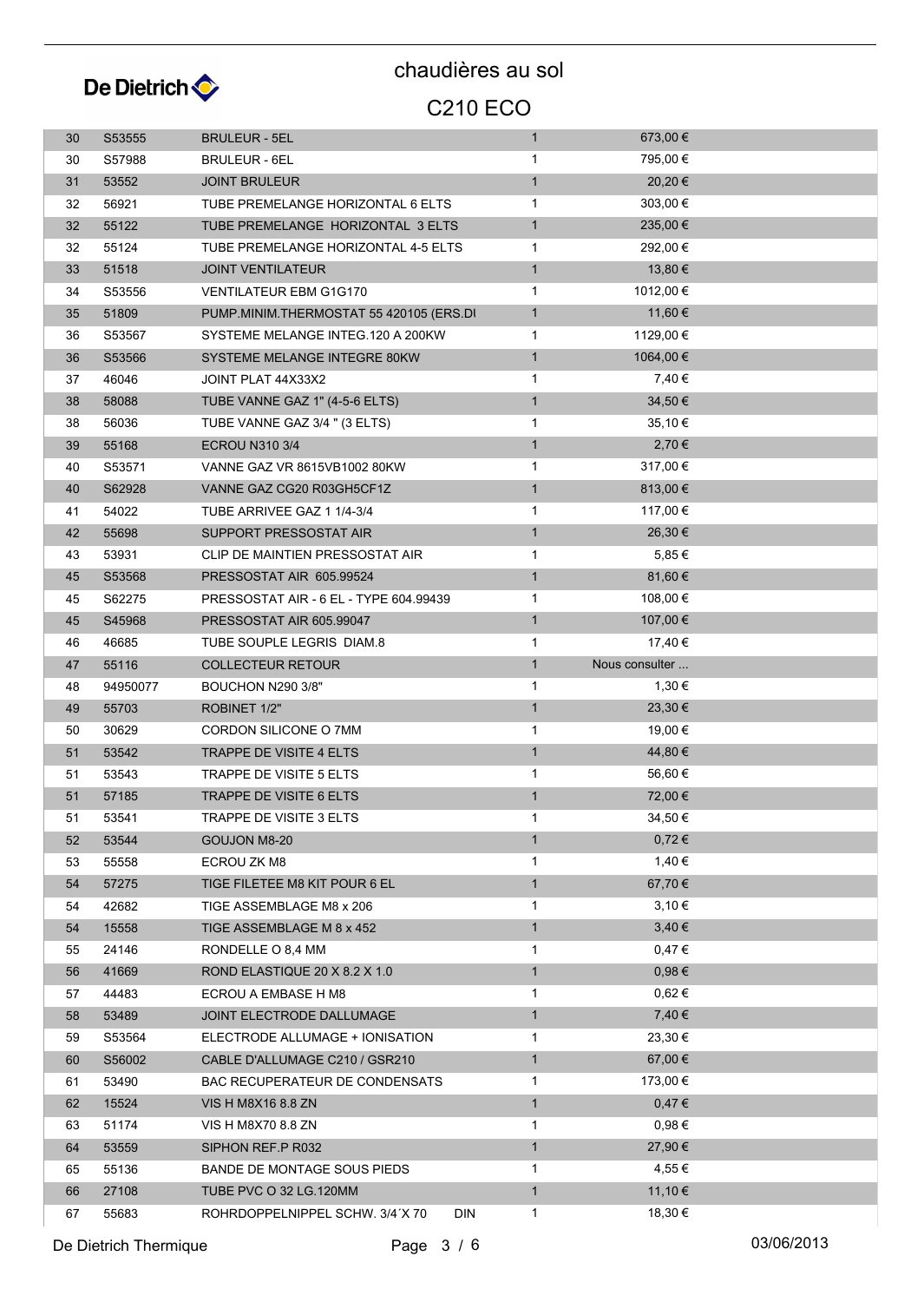

| 68  | 57048  | PIECE RACCORDEMENT FUMEE 150MM - 6EL | 393.00 €       |  |
|-----|--------|--------------------------------------|----------------|--|
| 69  | 55120  | TUBE MELANGE VENTILATEUR             | 204.00 €       |  |
| 103 | S59839 | CAPOT AVANT C 210                    | 565.00 €       |  |
| 104 | S59840 | CAPOT ARRIERE C 210                  | Nous consulter |  |
|     |        |                                      |                |  |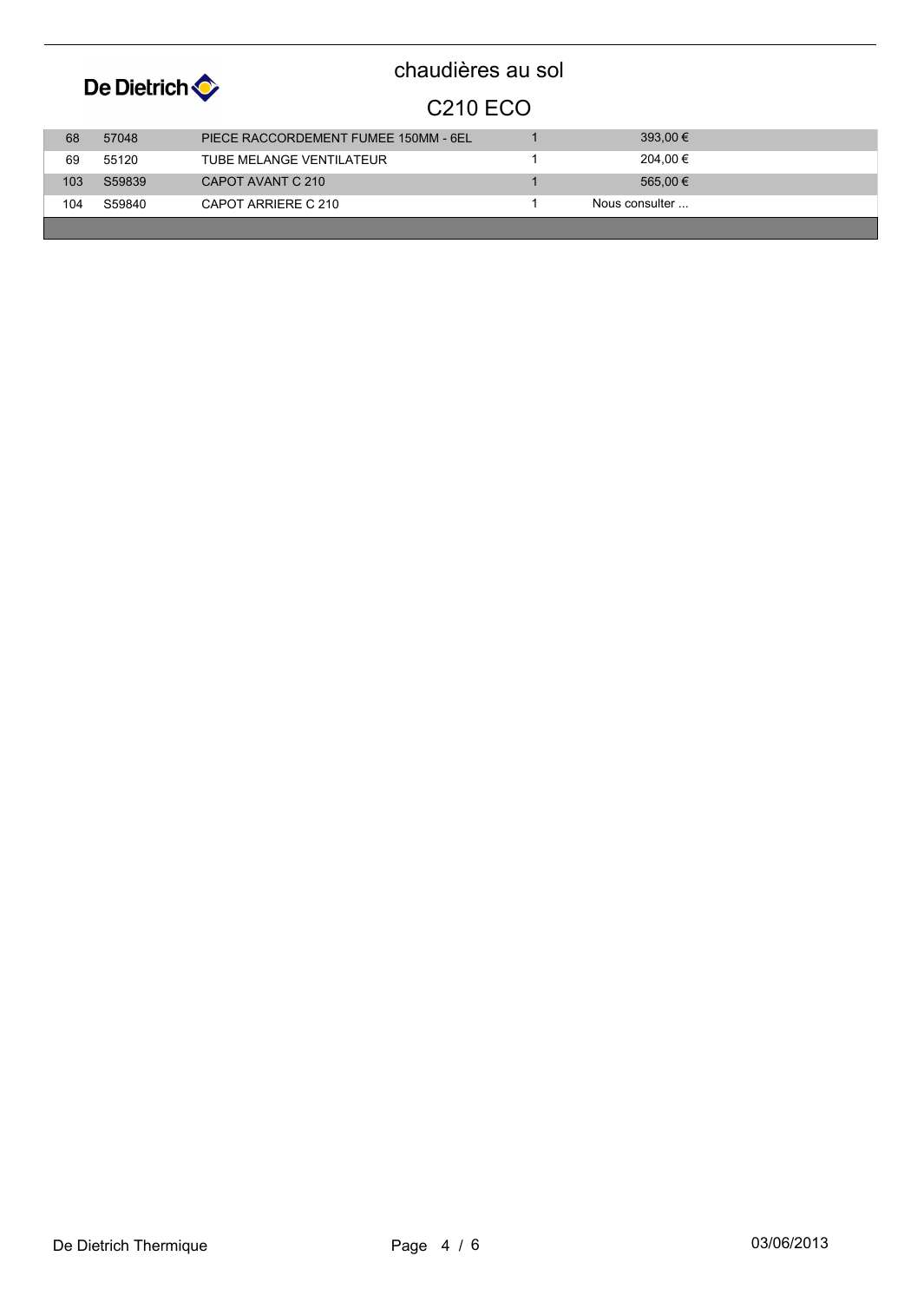